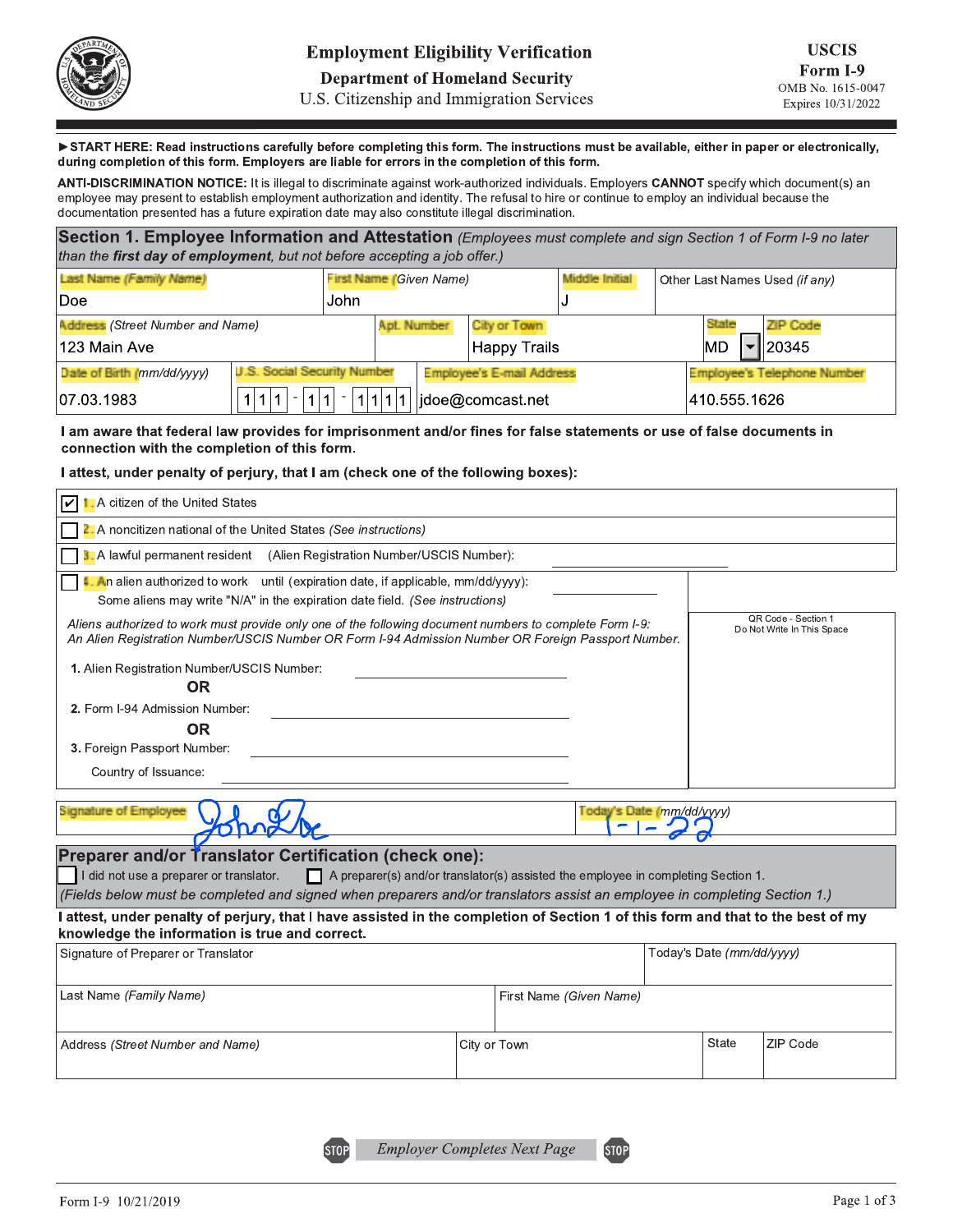

### **Employment Eligibility Verification**

## **Department of Homeland Security**

#### U.S. Citizenship and Immigration Services

| <b>Employee Info from Section 1</b>                    | Last Name (Family Name)<br>Doe |                                                    | <b>First Name</b> (Given Name)<br>John |                                       | MJ | Citizenship/Immigration Status                         |
|--------------------------------------------------------|--------------------------------|----------------------------------------------------|----------------------------------------|---------------------------------------|----|--------------------------------------------------------|
| List A<br><b>Identity and Employment Authorization</b> | OR                             | List B<br>Identity                                 |                                        | <b>AND</b>                            |    | List <sub>C</sub><br><b>Employment Authorization</b>   |
| Document Title                                         |                                | <b>Document Title</b><br><b>Drivers License</b>    |                                        | <b>Document Title</b>                 |    | <b>Social Security Number</b>                          |
| <b>Issuing Authority</b>                               |                                | <b>Issuing Authority</b><br>MD                     |                                        | <b>Issuing Authority</b>              |    | Social Security Administration                         |
| Document Number                                        |                                | <b>Document Number</b><br>D-123-456-789            |                                        | <b>Document Number</b><br>111-11-1111 |    |                                                        |
| Expiration Date (if any) (mm/dd/vvvv)                  |                                | Expiration Date (if any) (mm/dd/yyyy)<br>07.3.2025 |                                        |                                       |    | Expiration Date (if any) (mm/dd/yyyy)                  |
| Document Title                                         |                                |                                                    |                                        |                                       |    |                                                        |
| <b>Issuing Authority</b>                               |                                | Additional Information                             |                                        |                                       |    | QR Code - Sections 2 & 3<br>Do Not Write In This Space |
| Document Number                                        |                                |                                                    |                                        |                                       |    |                                                        |
| Expiration Date (if any) (mm/dd/yyyy)                  |                                |                                                    |                                        |                                       |    |                                                        |
| Document Title                                         |                                |                                                    |                                        |                                       |    |                                                        |
| <b>Issuing Authority</b>                               |                                |                                                    |                                        |                                       |    |                                                        |
| Document Number                                        |                                |                                                    |                                        |                                       |    |                                                        |
| Expiration Date (if any) (mm/dd/yyyy)                  |                                |                                                    |                                        |                                       |    |                                                        |

Certification: I attest, under penalty of perjury, that (1) I have examined the document(s) presented by the above-named employee, (2) the above-listed document(s) appear to be genuine and to relate to the employee named, and (3) to the best of my knowledge the employee is authorized to work in the United States.

The employee's first day of employment (mm/dd/yyyy):

(See instructions for exemptions)

| Signature of Employer or Aughprized Representative                                                                                                                                                                    |                         |                                                            | Today's Date (mm/dd/yyyy) |                   | Title of Employer or Authorized Representative                                                                                       |
|-----------------------------------------------------------------------------------------------------------------------------------------------------------------------------------------------------------------------|-------------------------|------------------------------------------------------------|---------------------------|-------------------|--------------------------------------------------------------------------------------------------------------------------------------|
| <b>Last Name of Employer or Authorized Representative</b>                                                                                                                                                             |                         | <b>First Name of Employer or Authorized Representative</b> |                           |                   | Employer's Business or Organization Name                                                                                             |
| Smith                                                                                                                                                                                                                 | Jane                    |                                                            |                           |                   |                                                                                                                                      |
| Employer's Business or Organization Address (Street Number and Name)                                                                                                                                                  |                         |                                                            | City or Town              |                   | State<br><b>ZIP Code</b>                                                                                                             |
| 123 Applewood Dr                                                                                                                                                                                                      |                         |                                                            |                           | <b>Sunny Side</b> | :3456<br>MD                                                                                                                          |
| <b>Section 3. Reverification and Rehires</b> (To be completed and signed by employer or authorized representative.)                                                                                                   |                         |                                                            |                           |                   |                                                                                                                                      |
| A. New Name (if applicable)                                                                                                                                                                                           |                         |                                                            |                           |                   | <b>B.</b> Date of Rehire (if applicable)                                                                                             |
| Last Name (Family Name)                                                                                                                                                                                               | First Name (Given Name) |                                                            |                           | Middle Initial    | Date (mm/dd/yyyy)                                                                                                                    |
| C. If the employee's previous grant of employment authorization has expired, provide the information for the document or receipt that establishes<br>continuing employment authorization in the space provided below. |                         |                                                            |                           |                   |                                                                                                                                      |
| Document Title                                                                                                                                                                                                        |                         |                                                            | Document Number           |                   | Expiration Date (if any) (mm/dd/yyyy)                                                                                                |
| the employee presented document(s), the document(s) I have examined appear to be genuine and to relate to the individual.                                                                                             |                         |                                                            |                           |                   | attest, under penalty of perjury, that to the best of my knowledge, this employee is authorized to work in the United States, and if |
| Signature of Employer or Authorized Representative                                                                                                                                                                    |                         | Today's Date (mm/dd/yyyy)                                  |                           |                   | Name of Employer or Authorized Representative                                                                                        |